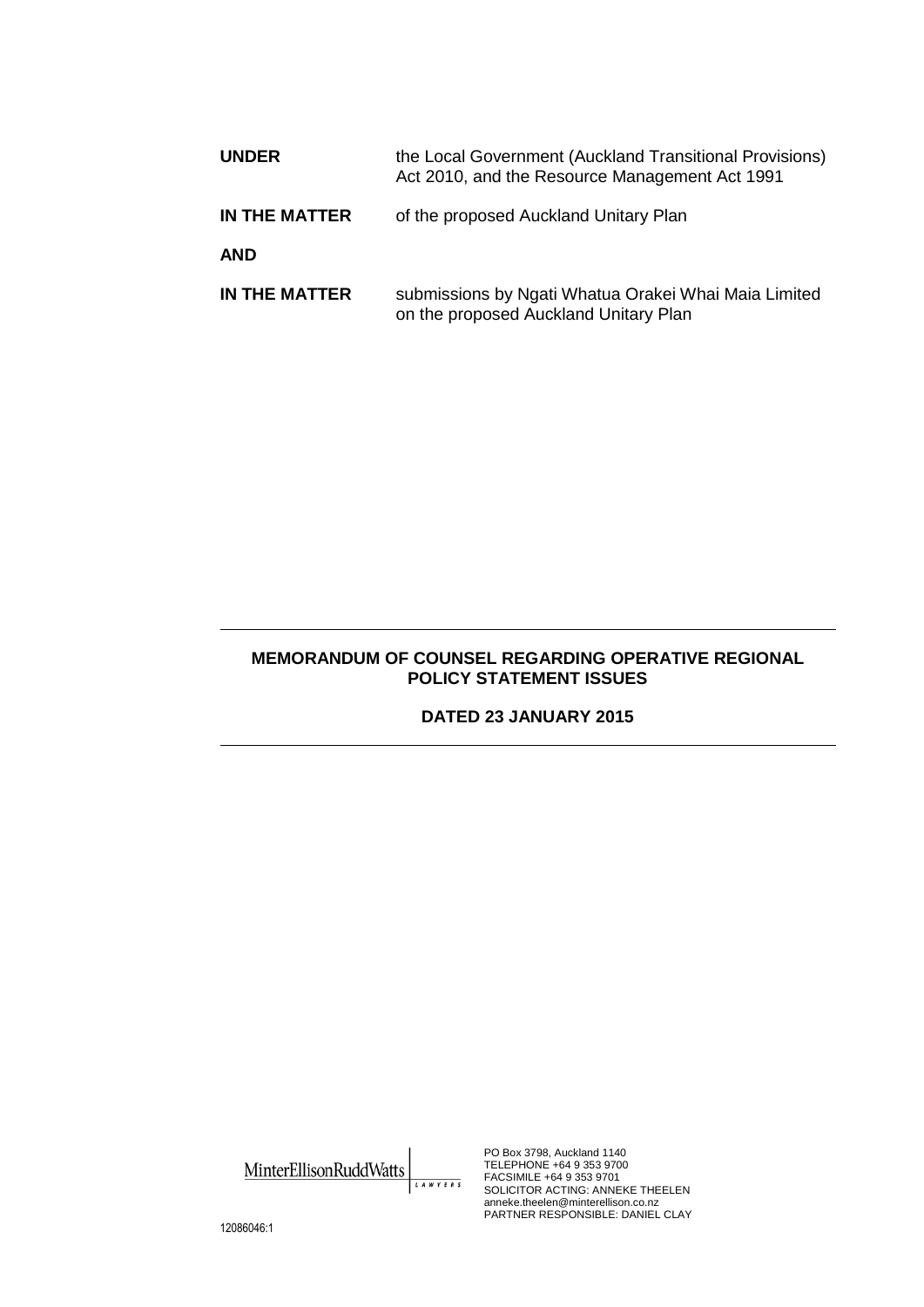## **MAY IT PLEASE THE HEARINGS PANEL:**

- 1. This memorandum is filed on behalf of Ngati Whatua Orakei Whai Maia Limited (**Whai Maia**) and addresses the issue raised by the Hearings Panel regarding the matter of whether the Regional Policy Statement provisions (**RPS provisions**) in the proposed Auckland Unitary Plan (**PAUP**) should be made operative or otherwise be subject to a recommendation, prior to the consideration and recommendations on the provisions of the PAUP's lower level planning instruments<sup>1</sup> (lower level provisions).
- 2. Whai Maia has made submissions, and has been heard in support of those submissions, on a number of RPS provisions of the PAUP, and is also heavily involved in the lower level provisions.
- 3. Whai Maia's position on the issue is as follows:
	- (a) It generally supports the proposal advanced by Russell McVeagh as outlined in paragraph 11 of its letter of 16 December 2014. The support is provided in the context of the issues noted below, and noting that the precise timing of the proposed steps may vary due to practical and logistical issues.
	- (b) It agrees that it is preferable for the lower level provisions of the PAUP to be considered primarily in the context of the RPS provisions of the PAUP, rather than the operative Regional Policy Statement. As Auckland's first unitary plan, the PAUP is intended to provide for a comprehensive framework for policy and plan provisions, rather than being heavily influenced (at least at the lower level provisions) by the historic operative Regional Policy Statement provisions. Counsel anticipates that the majority of cases presented and to be presented to the Panel in relation to the lower level provisions, are advanced on the basis that the consideration of all provisions of the PAUP should largely be self-contained and not be dictated by the operative Regional Policy Statement provisions.
	- (c) There will be inevitable and potentially lengthy delays if the RPS provisions were to be made finally operative before the lower level

1

 $^1$  Comprising the Regional Plan, Regional Coastal Plan and District Plan provisions of the PAUP